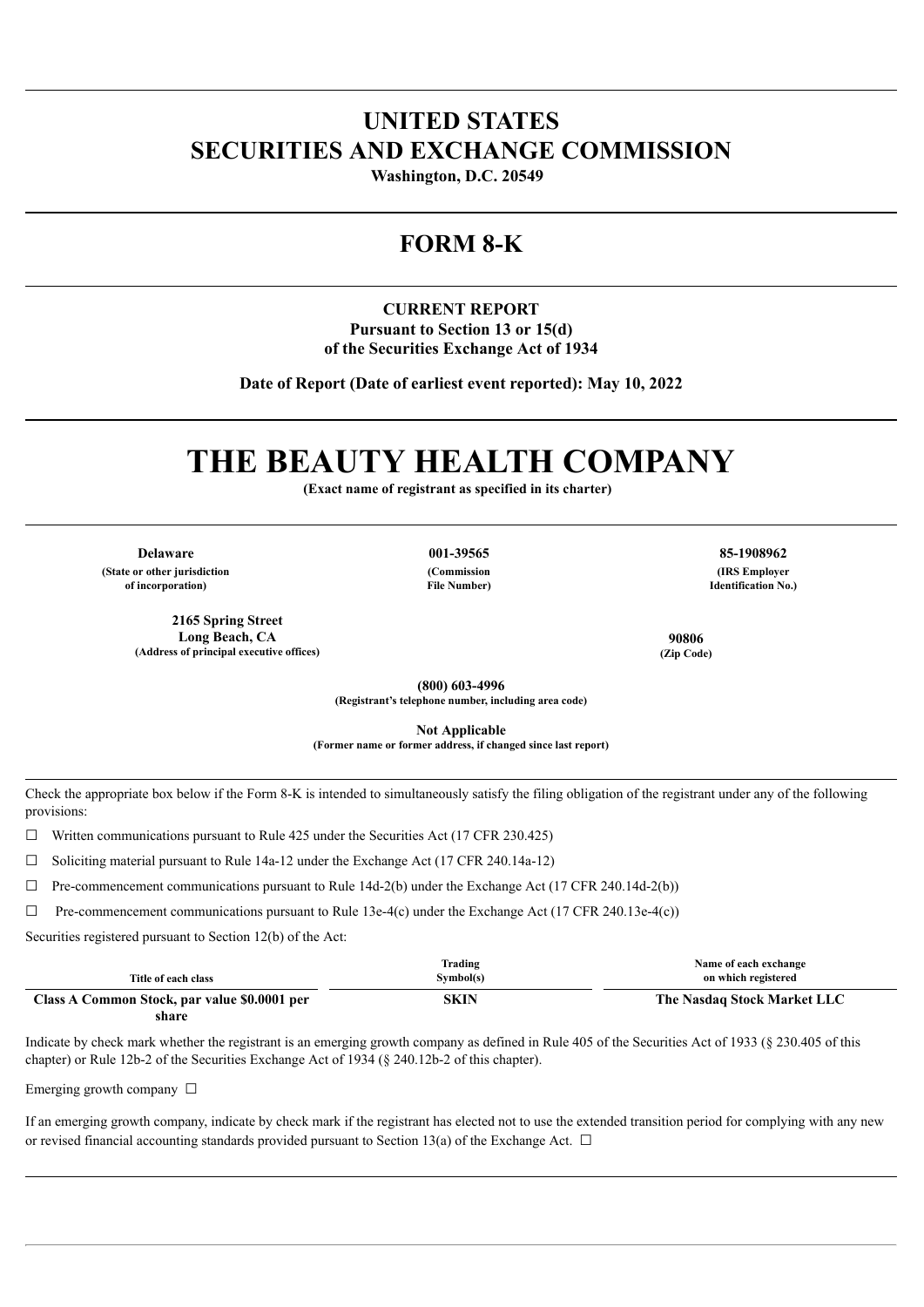#### **Item 2.02. Results of Operations and Financial Condition.**

The information provided below in "Item 7.01 - Regulation FD Disclosure" of this Current Report on Form 8-K ("Current Report") is incorporated by reference into this Item 2.02.

#### **Item 7.01. Regulation FD Disclosure.**

On May 10, 2022, The Beauty Health Company (the "Company") issued a press release (the "Earnings Press Release") regarding the Company's financial results for its fiscal quarter ended March 31, 2022. A copy of the Earnings Press Release is attached as Exhibit 99.1 hereto and incorporated herein by reference.

The Earnings Press Release includes non-GAAP financial measures as defined in Regulation G of the Sarbanes-Oxley Act of 2002. The Earnings Press Release also includes a presentation of the most directly comparable financial measures calculated and presented in accordance with accounting principles generally accepted in the United States ("GAAP"), information reconciling the non-GAAP financial measures to the GAAP financial measures, and a discussion of the reasons why the Company's management believes that presentation of the non-GAAP financial measures provides useful information to investors regarding the Company's financial condition and results of operations. The non-GAAP financial measures presented therein should be considered in addition to, and not as a substitute for, or superior to, financial measures calculated and presented in accordance with GAAP.

Exhibit 99.1 contains forward-looking statements. These forward-looking statements are not guarantees of future performance and involve risks, uncertainties, and assumptions that are difficult to predict. Forward-looking statements are based upon assumptions as to future events that may not prove to be accurate. Actual outcomes and results may differ materially from what is expressed in these forward-looking statements.

The information set forth under Item 7.01 of this Current Report, including Exhibit 99.1 attached hereto, is being furnished and shall not be deemed "filed" for purposes of Section 18 of the Securities Exchange Act of 1934, as amended (the "Exchange Act"), or otherwise subject to the liabilities of such section. The information in Item 7.01 of this Current Report, including Exhibit 99.1, shall not be incorporated by reference into any filing under the Securities Act of 1933, as amended, or the Exchange Act, unless expressly incorporated by specific reference in such filing.

#### **Item 9.01. Financial Statements and Exhibits.**

(d) Exhibits.

| Exhibit No. | <b>Description</b>                                                          |
|-------------|-----------------------------------------------------------------------------|
| <u>99.1</u> | Earnings Press Release, dated May 10, 2022                                  |
| 104         | Cover Page Interactive Data File (embedded within the Inline XBRL document) |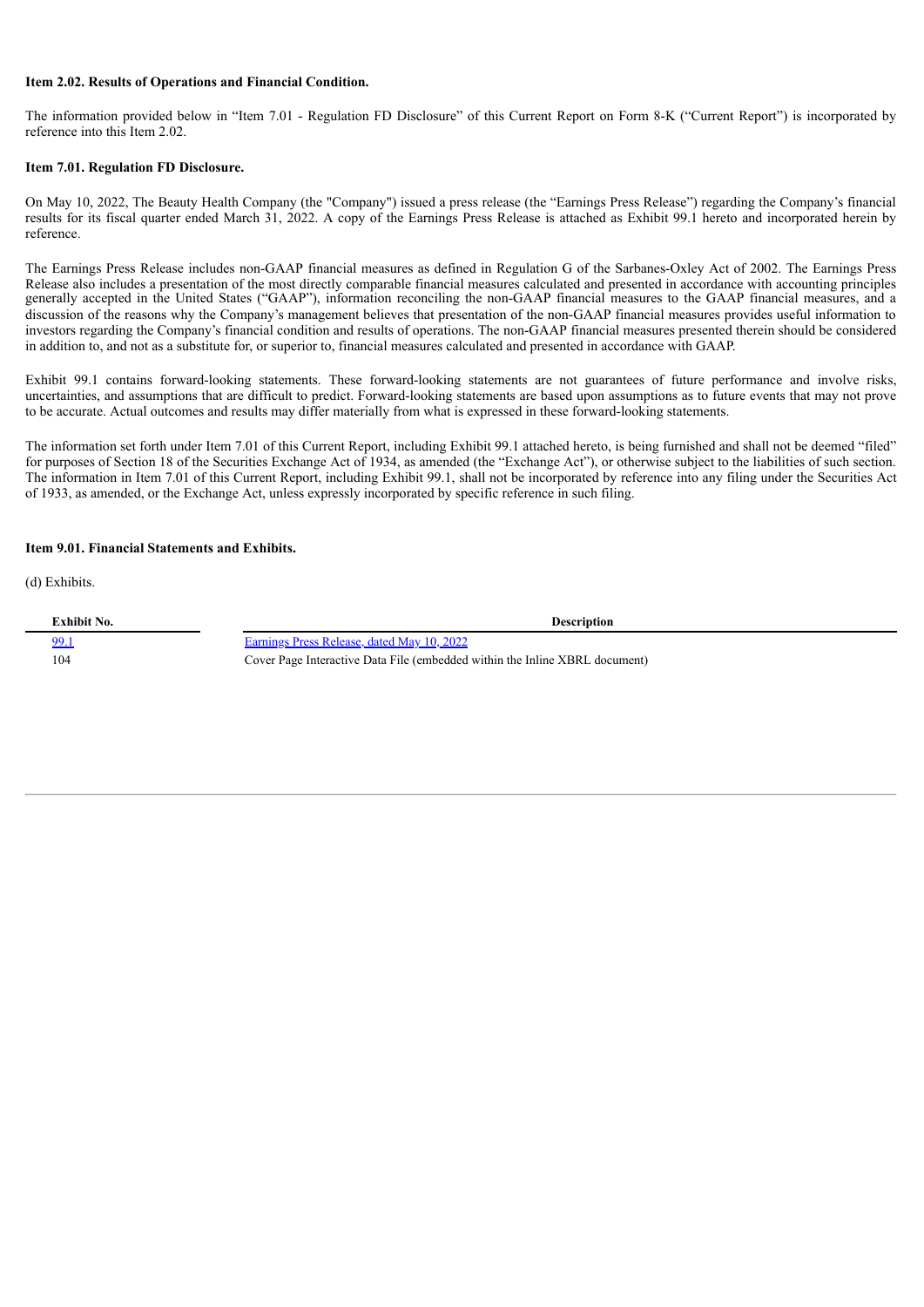# **SIGNATURE**

Pursuant to the requirements of the Securities Exchange Act of 1934, the registrant has duly caused this report to be signed on its behalf by the undersigned hereunto duly authorized.

### Dated: May 10, 2022 **The Beauty Health Company**

By: /s/ Liyuan Woo

Name: Liyuan Woo Title: Chief Financial Officer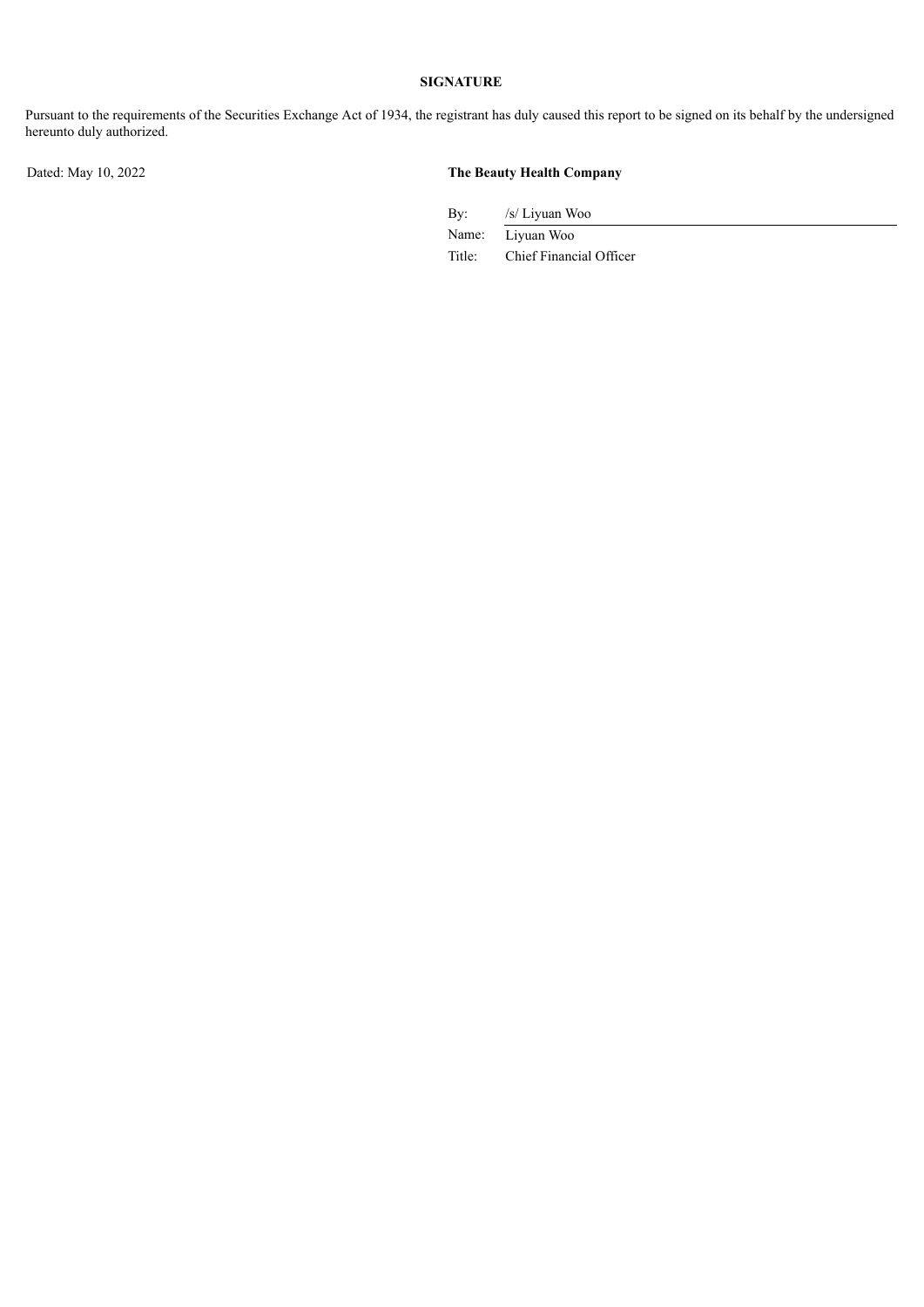#### **The Beauty Health Company Reports Strong First Quarter 2022 Financial Results**

#### **Increases 2022 Financial Guidance**

<span id="page-3-0"></span>**Long Beach, Calif.,** May 10, 2022 – The Beauty Health Company ("BeautyHealth" or the "Company"; NASDAQ:SKIN), the breakthrough category creator at the intersection of traditional beauty and aesthetics, today announced financial results for the first quarter ended March 31, 2022.

"I am proud to report that BeautyHealth delivered another outstanding quarter of growth as we continued to execute on our Master Plan. We achieved record delivery system sales, supported by the highly successful launch of Syndeo, our next generation digitally connected HydraFacial delivery system," said Andrew Stanleick, BeautyHealth's President and Chief Executive Officer. "We are driving continued strong demand as consumers seek the confidence boosting glow we're famous for. As a result of the momentum we're seeing across the business and the strong rollout of Syndeo, I am pleased to announce that we are raising our full-year guidance for net sales. We remain confident in the long-term outlook for the beauty health category, and we look forward to carrying this momentum into the rest of the year as we continue to build upon our impressive platform."

#### **Key Operational and Business Metrics**

| Unaudited (dollars in millions) |    | Three Months Ended March 31, |      |       |  |
|---------------------------------|----|------------------------------|------|-------|--|
|                                 |    | 2022                         |      | 2021  |  |
| Delivery Systems net sales      |    | 41.6                         | Ŝ.   | 25.7  |  |
| Consumables net sales           | Ś. | 33.8                         | Ŝ.   | 21.9  |  |
| Total net sales                 | \$ | 75.4                         | - \$ | 47.5  |  |
| Gross profit                    | \$ | 51.9                         | \$   | 31.7  |  |
| Gross margin                    |    | 68.9%                        |      | 66.8% |  |
| Net income (loss)               | \$ | 32.5                         | - \$ | (3.3) |  |
| Adjusted net income (loss)*     | \$ | $(8.5)$ \$                   |      | (0.1) |  |
| Adjusted EBITDA*                | \$ | 2.2                          | - \$ | 7.0   |  |
| Adjusted EBITDA margin*         |    | 2.9%                         |      | 14.8% |  |
| Adjusted gross profit*          | \$ | 54.8                         | \$   | 34.3  |  |
| Adjusted gross margin*          |    | 72.7%                        |      | 72.2% |  |
|                                 |    |                              |      |       |  |

\*See "Non-GAAP Financial Measures" below.

#### **First Quarter 2022 Summary**

- Net sales of \$75.4 million increased 58.6% in Q1 2022 compared to \$47.5 million in Q1 2021, driven by continued strong demand around the world, as well as the highly successful launch of Syndeo.
	- Delivery Systems net sales increased to \$41.6 million in Q1 2022, compared to \$25.7 million in Q1 2021. The Company sold 1,849 Delivery Systems during the quarter, including 258 trade-ups.
	- Consumables net sales increased to \$33.8 million in Q1 2022, compared to \$21.9 million in Q1 2021.
	- Net sales in the Americas region increased to \$44.6 million in Q1 2022 compared to \$31.3 million in Q1 2021 due to sales growth in the U.S. and Mexico. The strength in the U.S. was driven by the launch of Syndeo and a continued increase in sales productivity fueled by strong conversion from the Company's marketing-driven leads.
	- Net sales in the APAC region increased to \$12.9 million in Q1 2022 compared to \$8.8 million in Q1 2021, driven by continued strength in Australia despite the partial offset by closures in China due to COVID-19.
	- Net sales in the EMEA region increased to \$17.9 million in Q1 2022 compared to \$7.5 million in Q1 2021, due to strength in the United Kingdom, Germany and France.
- Gross margin was 68.9% in Q1 2022 compared to 66.8% in Q1 2021, and adjusted gross margin was 72.7% in Q1 2022 compared to 72.2% in Q1 2021. The improvement in gross profit was due to higher sales volumes, fixed cost leverage, and margin accretion from distributor acquisitions, partially offset by higher supply chain and logistics costs. The Company expects continued headwinds from global supply chain challenges and inflationary pressures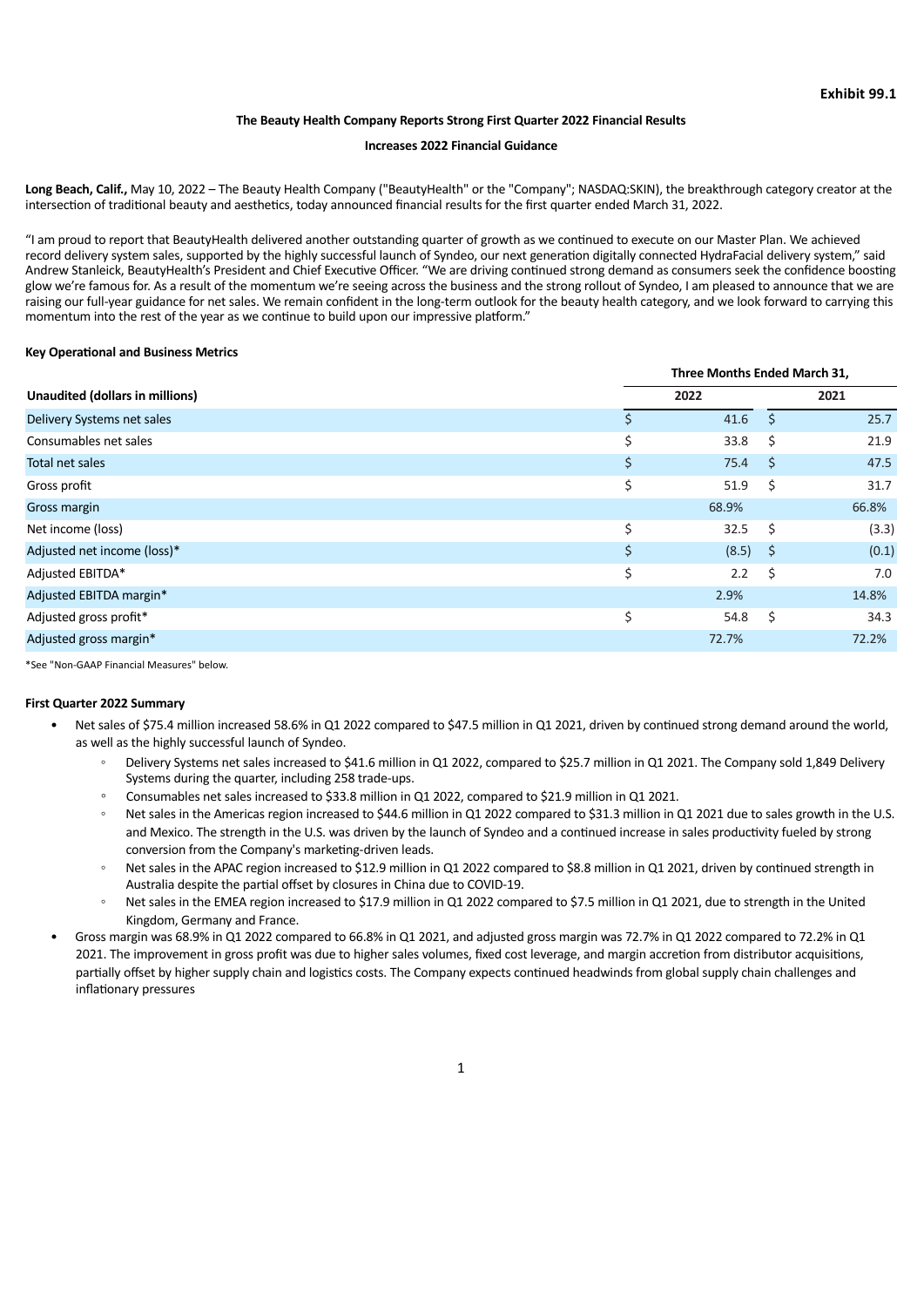to weigh on gross margin through 2022, specifically higher shipping costs, offset by margin accretion related to the acquired distributor inventory and pricing initiatives.

- Selling, general and administrative expenses were \$62.7 million in Q1 2022 compared to \$27.9 million in Q1 2021, primarily driven by increased investment in global personnel, stock-based compensation and advertising expenses. The Company incurred \$7.0 million non-cash stock compensation in addition to \$2.0 million of public company costs which include directors' and officers' liability insurance, Sarbanes-Oxley Act compliance and additional audit and tax and other professional service fees in Q1 2022.
- Operating loss was \$13.0 million in Q1 2022 compared to an operating income of \$2.4 million in Q1 2021, reflecting continued investment in global infrastructure, people, and systems to fuel future growth. The operating loss in Q1 2022 includes non-cash stock-based compensation expense of \$7.0 million and other transaction and one-time costs of \$2.4 million.
- Net income was \$32.5 million in Q1 2022 compared to a net loss of \$3.3 million in Q1 2021, and adjusted net loss was \$8.5 million in Q1 2022 compared to \$0.1 million in Q1 2021.
- Adjusted EBITDA is an important profitability measure that the Company uses to manage its business internally. In Q1 2022, adjusted EBITDA was \$2.2 million compared to adjusted EBITDA of \$7.0 million in Q1 2021. Adjusted EBITDA was impacted by targeted investments across the business, including launch costs associated with Syndeo and international hiring efforts.

#### **Balance Sheet and Cash Flow Highlights**

Cash and cash equivalents were \$859.2 million as of March 31, 2022 compared to \$901.9 million as of December 31, 2021. The Company's cash and cash equivalents include approximately \$638.7 million of net proceeds raised in 2021 from the Company's issuance of \$750 million of 1.25% Convertible Senior Notes due 2026, which net proceeds have been and/or will be used to fund potential future acquisitions, working capital expenditures, a capped call purchase agreement and general corporate purposes.

#### **Warrants and Shares Outstanding**

The Company has approximately 7 million private placement warrants and approximately 151 million shares of Class A common stock outstanding as of March 31, 2022.

#### **Outlook**

BeautyHealth increased its fiscal 2022 guidance, and now expects net sales in the range of \$330.0 million to \$340.0 million, up from the previous outlook for \$320.0 million to \$330.0 million, reflecting management's confidence in the business as the Company executes against its growth plan. The Company also reaffirmed its outlook for adjusted EBITDA of approximately \$50.0 million, reflecting the momentum in health and wellness, and management's confidence in the business as the Company executes against its growth plan. The increase assumes no material deterioration in general market conditions or other factors related to COVID-19 trends.

For fiscal 2022, BeautyHealth also continues to expect up to \$20.0 million of capital expenditures to be incurred during 2022.

BeautyHealth's achievement of the anticipated results is subject to risks and uncertainties, including those disclosed in the Company's filings with the Securities and Exchange Commission. The outlook does not take into account the impact of any unanticipated developments in the business or changes in the operating environment, nor does it take into account any acquisitions, dispositions or financings during 2022. In addition, given the uncertainty in the environment in which BeautyHealth is operating, the Company remains cautious of the potential risk for further market closures or other restrictive measures from existing or new COVID-19 strains and the uneven global rollout and adoption of vaccines, as well as inflationary headwinds related to higher raw material, shipping and labor costs. BeautyHealth's outlook assumes a largely reopened global market, which would be negatively impacted if closures or other restrictive measures persist or are reimplemented.

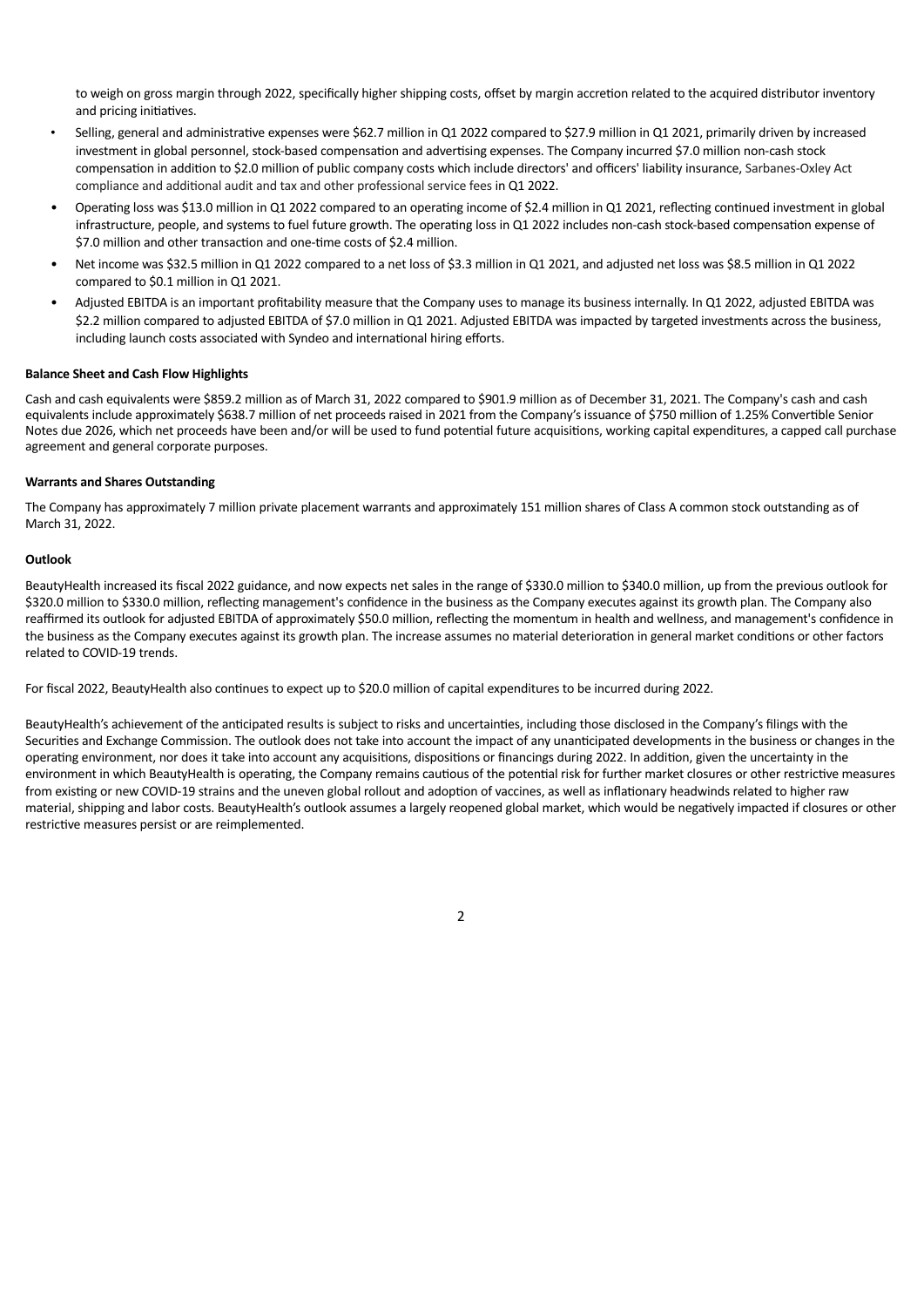#### **Conference Call**

BeautyHealth will host a conference call on Tuesday, May 10, 2022, at 4:30 p.m. ET to review its first quarter financial results. The call may be accessed via live webcast through the "Events & Presentations" page under "News & Events" on our Investor Relations website at https://investors.beautyhealth.com/. A replay of the conference call will be available within approximately three hours after the conclusion of the call and can be accessed online at https://investors.beautyhealth.com/.

#### **Non-GAAP Financial Measures**

In addition to results determined in accordance with accounting principles generally accepted in the United States of America (GAAP), management utilizes certain non-GAAP financial measures such as adjusted net income, adjusted EBITDA, adjusted EBITDA margin, adjusted gross profit, and adjusted gross margin for purposes of evaluating ongoing operations and for internal planning and forecasting purposes. We believe that these non-GAAP financial measures, when reviewed collectively with our GAAP financial information, provide useful supplemental information to investors in assessing our operating performance. These non-GAAP financial measures should not be considered as an alternative to GAAP financial information or as an indication of operating performance or any other measure of performance derived in accordance with GAAP, and may not provide information that is directly comparable to that provided by other companies in its industry, as these other companies may calculate non-GAAP financial measures differently, particularly related to nonrecurring, unusual items.

The Company does not provide a reconciliation of its fiscal 2022 adjusted EBITDA guidance to net income (loss), the most directly comparable forward looking GAAP financial measure, due to the inherent difficulty in forecasting and quantifying certain amounts that are necessary for such reconciliation, which cannot be done without unreasonable efforts, including adjustments that could be made for changes in fair value of warrant liabilities, integration and acquisitionrelated expenses, amortization expenses, non-cash stock-based compensation, gains/losses on foreign currency, and other charges reflected in our reconciliation of historic numbers, the amount of which, based on historical experience, could be significant. The presentation of this financial information is not intended to be considered in isolation or as a substitute for the financial information prepared and presented in accordance with GAAP. The Company's fiscal 2022 adjusted EBITDA guidance is merely an outlook and is not a guarantee of future performance. Stockholders should not rely or place an undue reliance on such forward-looking statements. See "Forward-Looking Statements" for additional information.

#### **Adjusted Gross Profit and Adjusted Gross Margin**

Management uses adjusted gross profit and adjusted gross margin to measure profitability and the ability to scale and leverage the costs of Delivery Systems and Consumables. The continued growth of Delivery Systems is expected to improve adjusted gross margin, as additional Delivery Systems sold will increase our recurring Consumables net sales, which has higher margins.

Management believes adjusted gross profit and adjusted gross margin are useful measures to the Company and its investors to assist in evaluating operating performance because they provide consistency and direct comparability with past financial performance and between fiscal periods, as the metrics eliminate the effects of amortization, depreciation, and stock-based compensation which are non-cash expenses that may fluctuate for reasons unrelated to overall continuing operating performance. Adjusted gross margin has been and will continue to be impacted by a variety of factors, including the product mix, geographic mix, direct vs. indirect mix, the average selling price on Delivery Systems, and new product launches. Management expects adjusted gross margin to fluctuate over time depending on the factors described above.

The following table reconciles gross profit to adjusted gross profit for the periods presented:

3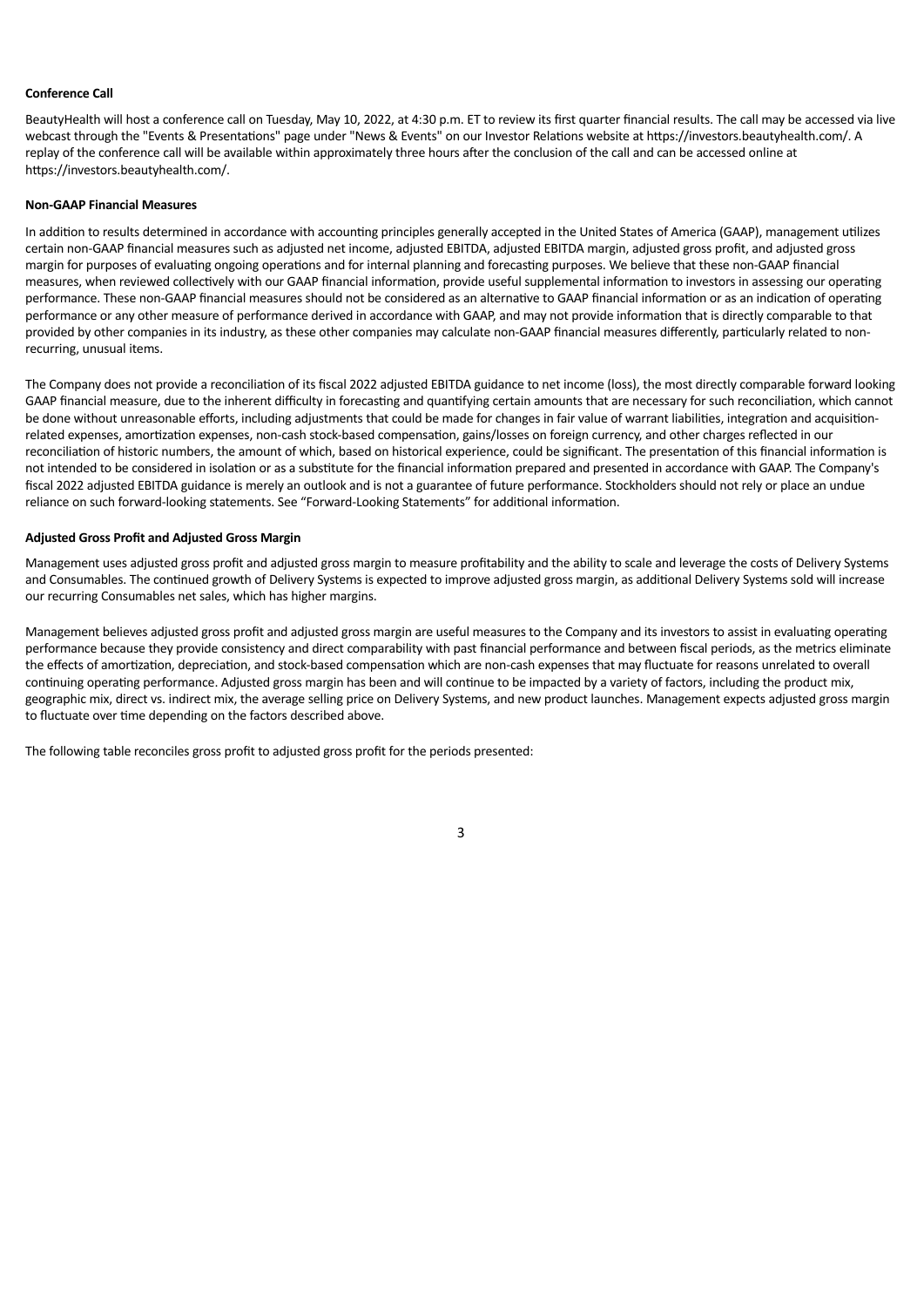|                                       |    | Three months ended March 31, |    |        |  |
|---------------------------------------|----|------------------------------|----|--------|--|
| Unaudited (in thousands)              |    | 2022                         |    | 2021   |  |
| Net sales                             |    | 75,415                       | S  | 47,542 |  |
| Cost of sales                         |    | 23,478                       |    | 15,802 |  |
| Gross profit                          |    | 51,937                       |    | 31,740 |  |
| Gross margin                          |    | 68.9%                        |    | 66.8%  |  |
| Adjusted to exclude the following:    |    |                              |    |        |  |
| Stock-based compensation expense      | \$ | 226                          | \$ |        |  |
| Depreciation and amortization expense |    | 2,655                        |    | 2,591  |  |
| Adjusted gross profit                 |    | 54,818                       |    | 34,331 |  |
| Adjusted gross margin                 |    | 72.7 %                       |    | 72.2 % |  |
|                                       |    |                              |    |        |  |

#### **Adjusted Net Income, Adjusted EBITDA and Adjusted EBITDA Margin**

Adjusted net income, adjusted EBITDA, and adjusted EBITDA margin are key performance measures that management uses to assess the Company's operating performance. Because adjusted net income, adjusted EBITDA and adjusted EBITDA margin facilitate internal comparisons of our historical operating performance on a more consistent basis, management uses these measures for business planning purposes.

Management also believes this information will be useful for investors to facilitate comparisons of operating performance and better identify trends in the business. Management expects adjusted EBITDA margin to increase over the long-term, as the Company continues to scale our business and achieve greater operating leverage.

The Company calculates adjusted net income as net income (loss) adjusted to exclude: change in fair value of public and private placement warrants, change in fair value of earn-out shares liability, other expense, net; amortization expense; stock-based compensation expense; management fees incurred from historical private equity owners; one-time or non-recurring items such as transaction costs (including transactions costs with respect to the Business Combination); restructuring costs (including those associated with COVID-19) and the aggregate adjustment for income taxes for the tax effect of the adjustments described above.

The Company calculates adjusted EBITDA as net income (loss) adjusted to exclude: change in fair value of public and private placement warrants, change in fair value of earn-out shares liability, other expense, net; interest expense; income tax benefit (expense); depreciation and amortization expense; stock-based compensation expense; foreign currency (gain) loss; management fees incurred from historical private equity owners; one-time or non-recurring items such as transaction costs (including transactions costs with respect to the Business Combination); and restructuring costs (including those associated with COVID-19).

4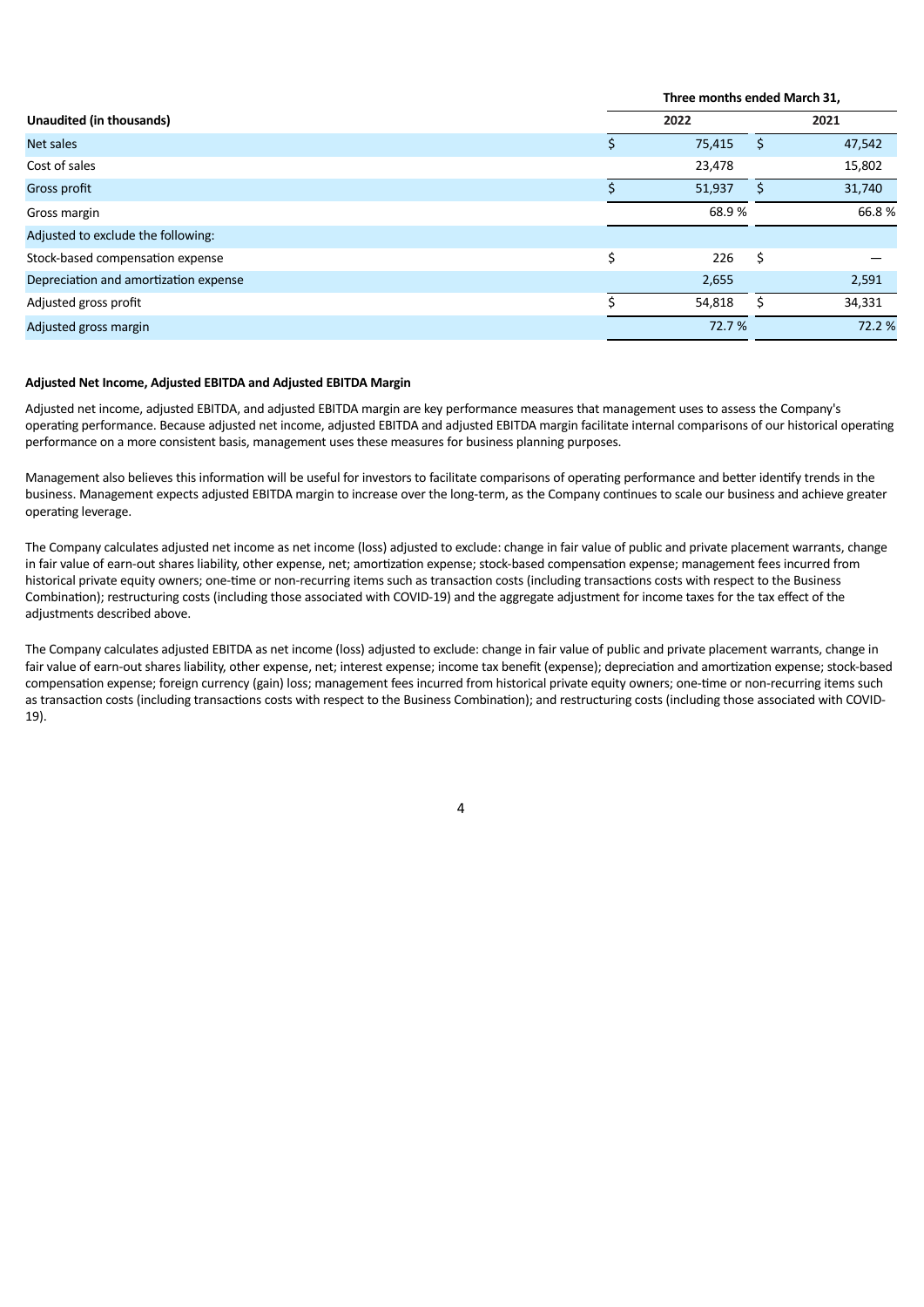The following table reconciles BeautyHealth's net income (loss) to adjusted net income (loss) and adjusted EBITDA for the periods presented:

|                                           |    | Three months ended March 31, |                     |         |  |
|-------------------------------------------|----|------------------------------|---------------------|---------|--|
| Unaudited (in thousands)                  |    | 2022                         |                     | 2021    |  |
| Net income (loss)                         | \$ | 32,507                       | $\ddot{\mathsf{s}}$ | (3,274) |  |
| Adjusted to exclude the following:        |    |                              |                     |         |  |
| Change in FV of warrant liability         |    | (52,052)                     |                     |         |  |
| Amortization expense                      |    | 3,713                        |                     | 2,954   |  |
| Stock-based compensation expense          |    | 7,049                        |                     | 34      |  |
| Other expense                             |    | 937                          |                     | 7       |  |
| Management fees (1)                       |    |                              |                     | 127     |  |
| Transaction related costs (2)             |    | 1,045                        |                     | 746     |  |
| Other non-recurring and one-time fees (3) |    | 1,955                        |                     | 87      |  |
| Aggregate adjustment for income taxes     |    | (3,626)                      |                     | (763)   |  |
| <b>Adjusted net loss</b>                  | \$ | (8, 472)                     | $\zeta$             | (82)    |  |
| Depreciation expense                      |    | 1,416                        |                     | 690     |  |
| Interest expense                          |    | 3,400                        |                     | 5,699   |  |
| Foreign currency (gain) loss, net         |    | (368)                        |                     | 256     |  |
| Remaining benefit for income taxes        |    | 6,241                        |                     | 457     |  |
| <b>Adjusted EBITDA</b>                    | \$ | 2,217                        | Ś                   | 7,020   |  |
| <b>Adjusted EBITDA margin</b>             |    | 2.9%                         |                     | 14.8%   |  |

(1) Represents quarterly management fees paid to the former majority shareholder of HydraFacial based on a pre-determined formula. Following the Business Combination, these fees are no longer paid.

- (2) For the three months ended March 31, 2022, such amounts primarily represent direct costs incurred in relation to potential acquisitions. For the three months ended March 31, 2021, such amounts represent direct costs incurred with the Business Combination and to prepare HydraFacial to be marketed for sale by HydraFacial's shareholders in previous periods. These costs do not have a continuing impact.
- (3) For the three months ended March 31, 2022, such costs represent one-time personnel costs related to executive recruiting, executive severance and a CEO sign-on bonus. Such costs for the three months ended March 31, 2021 primarily represent personnel costs associated with restructuring of HydraFacial's salesforce and costs associated with former warehouse and assembly facility during the transition period offset by a legal settlement received in favor of HydraFacial.

#### **About the Business Combination**

**\_\_\_\_\_\_\_\_\_\_\_\_\_\_\_\_\_\_**

On May 4, 2021, Vesper Healthcare Acquisition Corp. ("Vesper Healthcare"), a special purpose acquisition company, completed the previously announced business combination (the "Business Combination") with Edge Systems LLC d/b/a The HydraFacial Company ("HydraFacial"). In connection with the Business Combination, Vesper Healthcare changed its name to The Beauty Health Company, and LCP Edge Intermediate, Inc., the indirect parent of HydraFacial, became an indirect subsidiary of BeautyHealth. For fiscal periods following the date of completion of the Business Combination, financial results are reported by The Beauty Health Company on a consolidated basis.

#### **About The Beauty Health Company**

The Beauty Health Company is a global category-creating company focused on delivering beauty health experiences by reinventing our consumer's relationship with their skin, their bodies and their self-confidence. Our flagship brand, HydraFacial, created the category of hydradermabrasion by using a patented Vortex-Fusion Delivery System to cleanse, peel, exfoliate, extract, infuse, and hydrate the skin with proprietary solutions and serums. HydraFacial provides a non-invasive and approachable experience with a powerful community of a/estheticians, consumers and partners, bridging medical aesthetics to beauty to democratize and personalize skin care solutions across ages, genders, skin tones, and skin types. HydraFacial is available in over 90 countries with an install base of 21,719 Delivery Systems providing millions of experiences to consumers each year. For more information, please visit www.beautyhealth.com.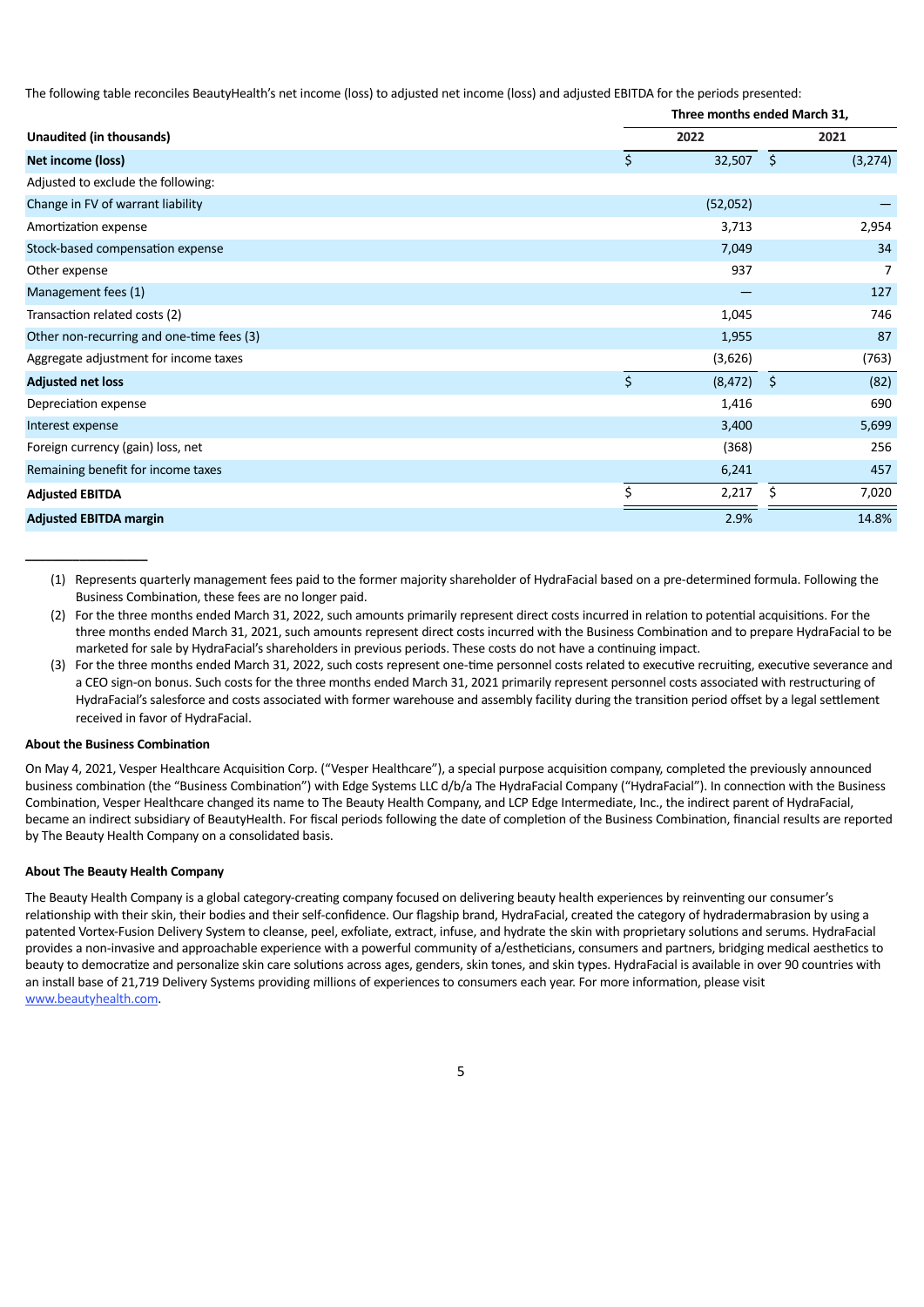#### **Forward-Looking Statements**

Certain statements made in this release are "forward looking statements" within the meaning of the "safe harbor" provisions of the United States Private Securities Litigation Reform Act of 1995. When used in this press release, the words "estimates," "projected," "expects," "anticipates," "forecasts," "plans," "intends," "believes," "seeks," "may," "will," "should," "future," "propose" and variations of these words or similar expressions (or the negative versions of such words or expressions) are intended to identify forward-looking statements.

These forward-looking statements are not guarantees of future performance, conditions or results, and involve a number of known and unknown risks, uncertainties, assumptions and other important factors, many of which are outside The Beauty Health Company's control, that could cause actual results or outcomes to differ materially from those discussed in the forward-looking statements.

Important factors, among others, that may affect actual results or outcomes include the inability to recognize the anticipated benefits of the Business Combination; the inability to maintain the listing of The Beauty Health Company's shares on NASDAQ; The Beauty Health Company's ability to manage growth; The Beauty Health Company's ability to execute its business plan; the risks and uncertainties regarding market conditions around the continued rollout of Syndeo; potential litigation involving The Beauty Health Company; changes in applicable laws or regulations; the possibility that The Beauty Health Company may be adversely affected by other economic, business, and/or competitive factors; and the impact of the continuing COVID-19 pandemic on the Company's business. The Beauty Health Company does not undertake any obligation to update or revise any forward-looking statements, whether as a result of new information, future events, or otherwise, except as required by law.

#### **Contacts**

The One Nine Three Group Investors: Paige Newman Email: BeautyHealthIR@the193.com

Press: Kurt Hopfenspirger Email: BeautyHealth@the193.com

6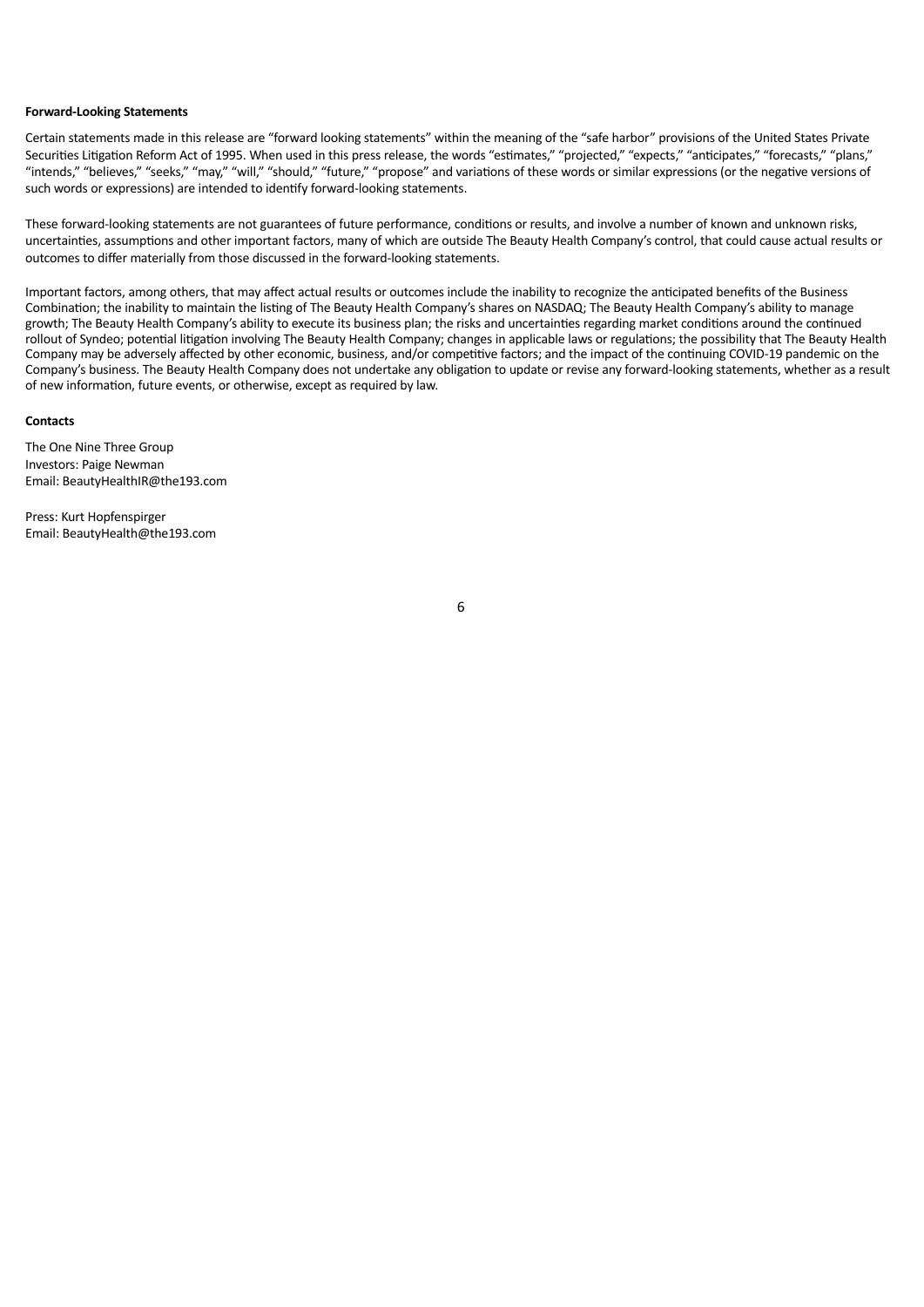# **The Beauty Health Company Consolidated Statements of Operations (in thousands except share and per share amounts) (Unaudited)**

|                                            |             | Three months ended March 31, |            |
|--------------------------------------------|-------------|------------------------------|------------|
|                                            | 2022        |                              | 2021       |
| Net sales                                  | \$          | 75,415 \$                    | 47,542     |
| Cost of sales                              | 23,478      |                              | 15,802     |
| Gross profit                               | 51,937      |                              | 31,740     |
| Operating expenses:                        |             |                              |            |
| Selling and marketing                      | 36,407      |                              | 17,095     |
| Research and development                   | 2,230       |                              | 1,452      |
| General and administrative                 | 26,261      |                              | 10,811     |
| Total operating expenses                   | 64,898      |                              | 29,358     |
| <b>Loss from operations</b>                | (12,961)    |                              | 2,382      |
| Other (income) expense:                    |             |                              |            |
| Interest expense, net                      | 3,400       |                              | 5,699      |
| Other expense, net                         |             | 937                          | 7          |
| Change in fair value of warrant liability  | (52,052)    |                              |            |
| Foreign currency (gain) loss, net          |             | (368)                        | 256        |
| Total other expense                        | (48,083)    |                              | 5,962      |
| Loss before provision for income taxes     | 35,122      |                              | (3,580)    |
| Income tax expense (benefit)               | 2,615       |                              | (306)      |
| Net income (loss)                          | \$          | 32,507 \$                    | (3, 274)   |
|                                            |             |                              |            |
| Net income (loss) per share                |             |                              |            |
| <b>Basic</b>                               | \$          | $0.22$ \$                    | (0.09)     |
| Diluted                                    | \$          | $(0.13)$ \$                  | (0.09)     |
| Weighted average common shares outstanding |             |                              |            |
| <b>Basic</b>                               | 150,598,105 |                              | 35,501,743 |
| <b>Diluted</b>                             | 152,711,698 |                              | 35,501,743 |